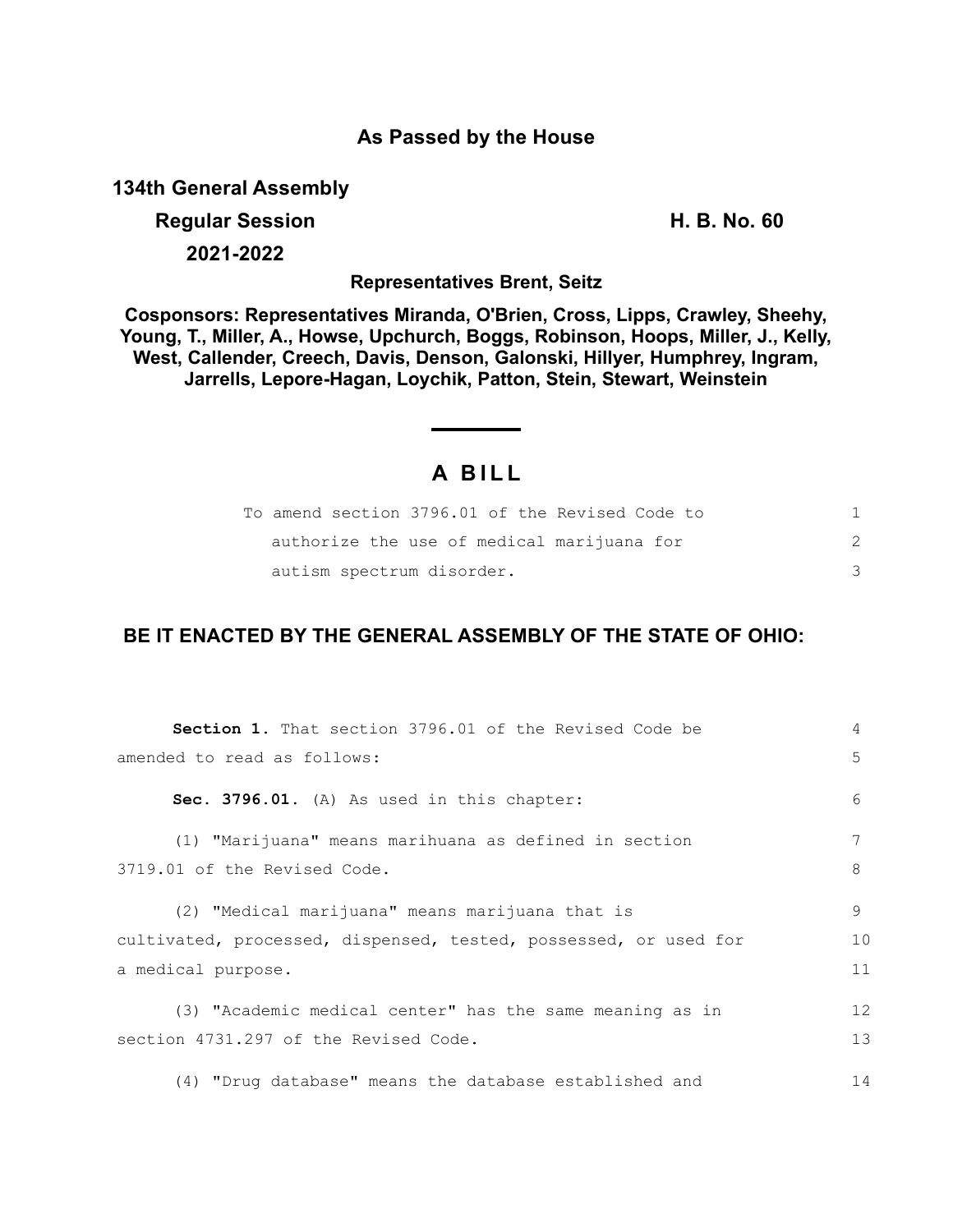| maintained by the state board of pharmacy pursuant to section |    |
|---------------------------------------------------------------|----|
| 4729.75 of the Revised Code.                                  | 16 |
| (5) "Physician" means an individual authorized under          | 17 |
| Chapter 4731. of the Revised Code to practice medicine and    | 18 |
| surgery or osteopathic medicine and surgery.                  | 19 |
| (6) "Qualifying medical condition" means any of the           | 20 |
| following:                                                    | 21 |
| (a) Acquired immune deficiency syndrome;                      | 22 |
| (b) Alzheimer's disease;                                      | 23 |
| (c) Amyotrophic lateral sclerosis;                            | 24 |
| (d) Autism spectrum disorder;                                 | 25 |
| $(e)$ Cancer;                                                 | 26 |
| (e) (f) Chronic traumatic encephalopathy;                     | 27 |
| $(f)$ (q) Crohn's disease;                                    | 28 |
| (g)-(h) Epilepsy or another seizure disorder;                 | 29 |
| (h) (i) Fibromyalgia;                                         | 30 |
| $\overline{(+)}$ (j) Glaucoma;                                | 31 |
| $\overline{(\dagger)}$ (k) Hepatitis C;                       | 32 |
| (k)-(1) Inflammatory bowel disease;                           | 33 |
| (1) Multiple sclerosis;                                       | 34 |
| (m) (n) Pain that is either of the following:                 | 35 |
| (i) Chronic and severe;                                       | 36 |
| (ii) Intractable.                                             | 37 |
| (n) (o) Parkinson's disease;                                  | 38 |